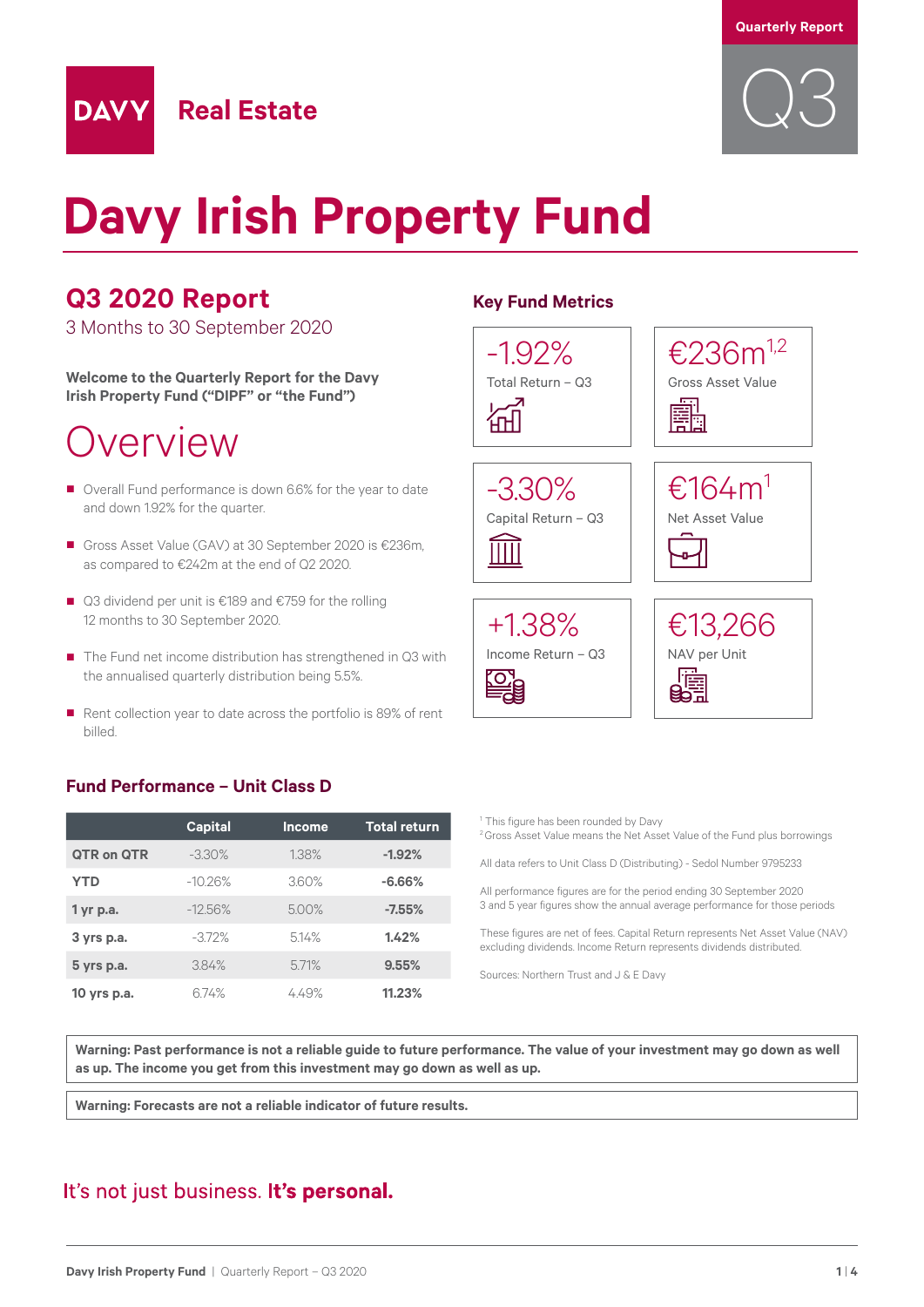## Performance

The Fund's bid unit price at 30 September 2020 was €13,266. This reflects a decrease of 3.30 % in the unit price of the Fund for the quarter. The distribution yield for the quarter was 1.38% giving a total return of -1.92 %.

The external valuers, Savills have continued to include the Royal Institution of Chartered Surveyors (RICS) valuation material uncertainty clause in the quarter end valuations report. This is reflecting market uncertainty caused by the global Covid-19 pandemic. The inclusion of this clause is being instructed by RICS and is being included in all property fund valuations being carried out since the Covid-19 restrictions began.



**European Property Investment Awards WINNER 2018** 

During the quarter we saw a lifting of many of the strictest government-imposed lock down measures and the population and economy began to map a pathway to managing in a post pandemic world. All our office and logistics tenants are now navigating this landscape with blended work for office and work from home frameworks while most of our retail tenants are back operating albeit on reduced capacity. All 64 units at Nutgrove Shopping Centre were open and trading however average monthly footfall has reduced from 317,983 visitor per month to 236,549 visitors per month.

During the period rent collection and leases management has been a particular focus of the Fund Manager. The Fund has collected 100% of the billed rent during the period from the office and industrial tenants while the rent collection from retail tenants was at 69% of rent billed. Overall, the Fund collected 85% during the quarter and to year to date rent collection of 89%.

During this Q3 Report quarter we have collected a proportion of the unpaid rent from Q2. The overall collection rate for Q2 billed rents at the end of Q2 was 77%, this has now increased to 83%. We would expect the recovery rate of Q3 billed to improve over the coming months as negotiated positions are agreed regarding outstanding amounts.

The asset valuation across the portfolio have been further impacted by the quarter. High street assets are down 5.9% and Nutgrove valuation was down 4.1%. Both the office and industrial asset valuation were flat quarter on quarter.

In February we finalised the sale of our interest in the Treasury Building to Google and the Fund is looking to recycle this capital to reduce performance drag. We will be targeting the office and logistic sectors with a view to securing core assets with strong yield characteristics enable income distribution to be maintained.



|                       | 2015    | 2016  | 2017 | 2018 | 2019     |
|-----------------------|---------|-------|------|------|----------|
| <b>Capital Return</b> | 20.7%   | 8.7%  | 0.8% | 2.3% | $-2.95%$ |
| Income Return         | $3.6\%$ | 4.7%  | 4.5% | 4.8% | 5.67%    |
| <b>Total Return</b>   | 24.3%   | 13.4% | 5.4% | 7.1% | 2.72%    |

These figures are net of fees and represent calendar year performance for unit class D. Capital Return represents Net Asset Value (NAV) excluding dividends. Income Return represents dividends distributed. Source: Northern Trust & J & E Davy

**Warning: Past performance is not a reliable guide to future performance. The value of your investment may go down as well as up. This product may be affected by changes in currency exchange rates.**

**Warning: Forecasts are not a reliable indicator of future results.**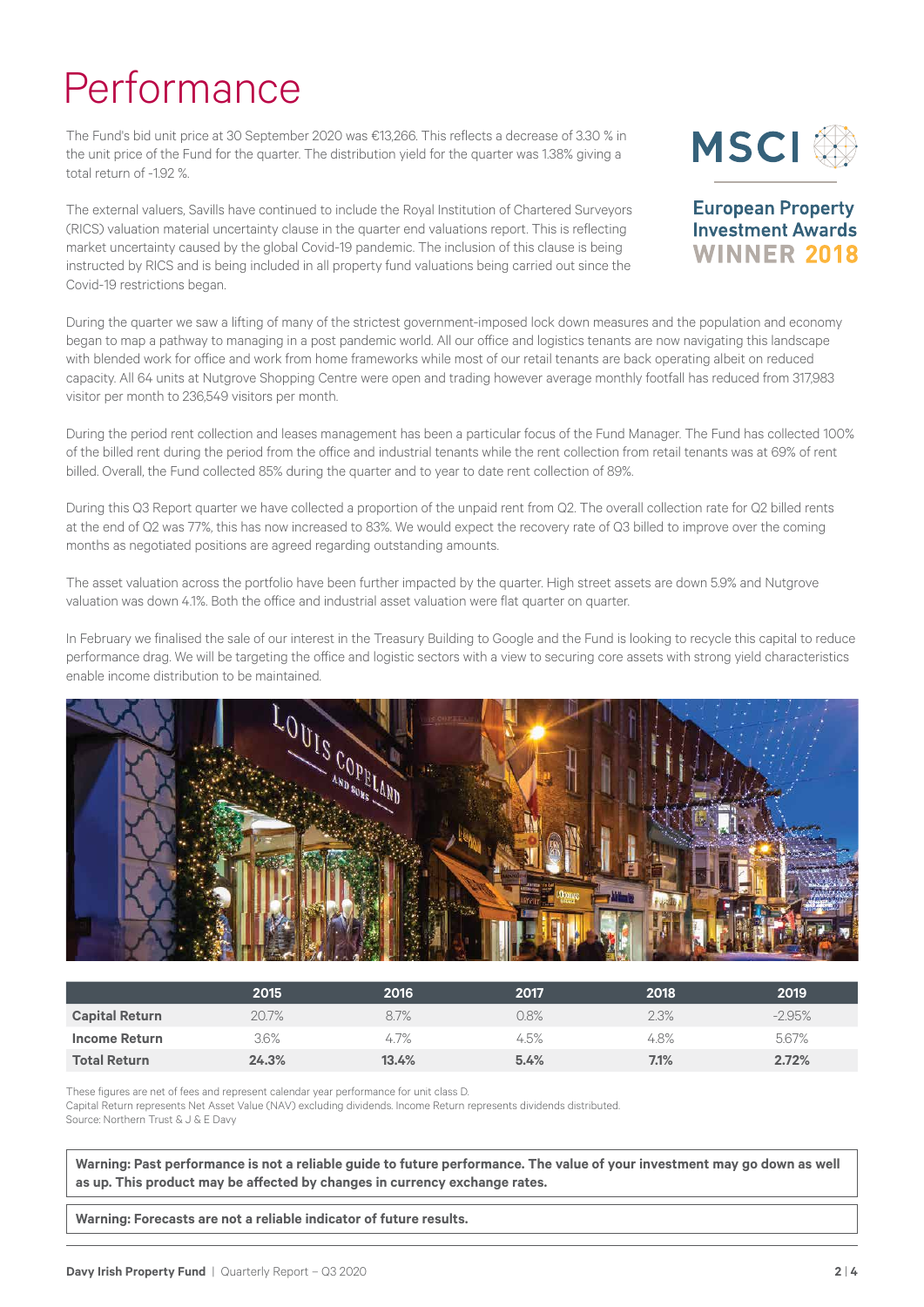### Top 3 Holdings

### **Nutgrove Shopping Centre**



| <b>Size</b>   | 111,000 sg ft                              |
|---------------|--------------------------------------------|
| Ownership 67% |                                            |
|               | <b>Tenants</b> Multi Tenanted. Anchored by |
|               | Tesco, Dunnes and Penneys                  |
| <b>WAULT</b>  | 4.4 Years                                  |

### **20 On Hatch**



Size 44,000 sq ft Ownership 100% Tenants MetLife, Medtronic WAULT 5.72 Years

### **Percy Place**



Size 36,000 sq ft Ownership 75.91% Tenants Multi Tenanted WAULT 8.8 Years

## **Distributions**

The distribution of net Q3 income was declared at the end of the quarter and will be distributed during October. This distribution equates to €189 per unit and brings the income distributed for the rolling 12-month period to €759 per unit or 5.00%.

The Fund is established as an open-ended fund with limited liquidity. The Manager will endeavour to redeem a redemption request as quickly as possible and it is expected that a

redemption request will be fully dealt with within three years. Although it is intended that a certain number of Units will be redeemed on each Redemption Date occurring during this threeyear period, there is no guarantee that a minimum number of units will be redeemed on any given Redemption Date during this three-year period. The eventual redemption proceeds may differ from the redemption price at the date of redemption notification.

Dublin **95%**

Outside Dublin **5%**

### **Portfolio Breakdown Geographical Split**



### **Retail**

| Retail               | <b>Industrial</b>             |  |
|----------------------|-------------------------------|--|
| <b>16</b> properties | 4 properties<br>186,145 sq ft |  |
| 182,560 sq ft        |                               |  |
| <b>90</b> tenants    | <b>11</b> tenants             |  |

All data correct as at 30 September 2020 Source: J & E Davy unless otherwise stated All data refers to Unit Class D (Distributing) - Sedol Number 9795233 Source Net Asset Value NAV - Northern Trust \*WAULT = weighted average unexpired lease term Vacancy Rate by Value of the Fund

**Warning: Past performance is not a reliable guide to future performance. The value of your investment may go down as well as up. If you invest in this product, you may lose some or all of the money you invest.**

**Warning: Forecasts are not a reliable guide to future performance.**

### **Office**

**Davy Irish Property Fund |** Quarterly Report – Q3 2020 **3** | 4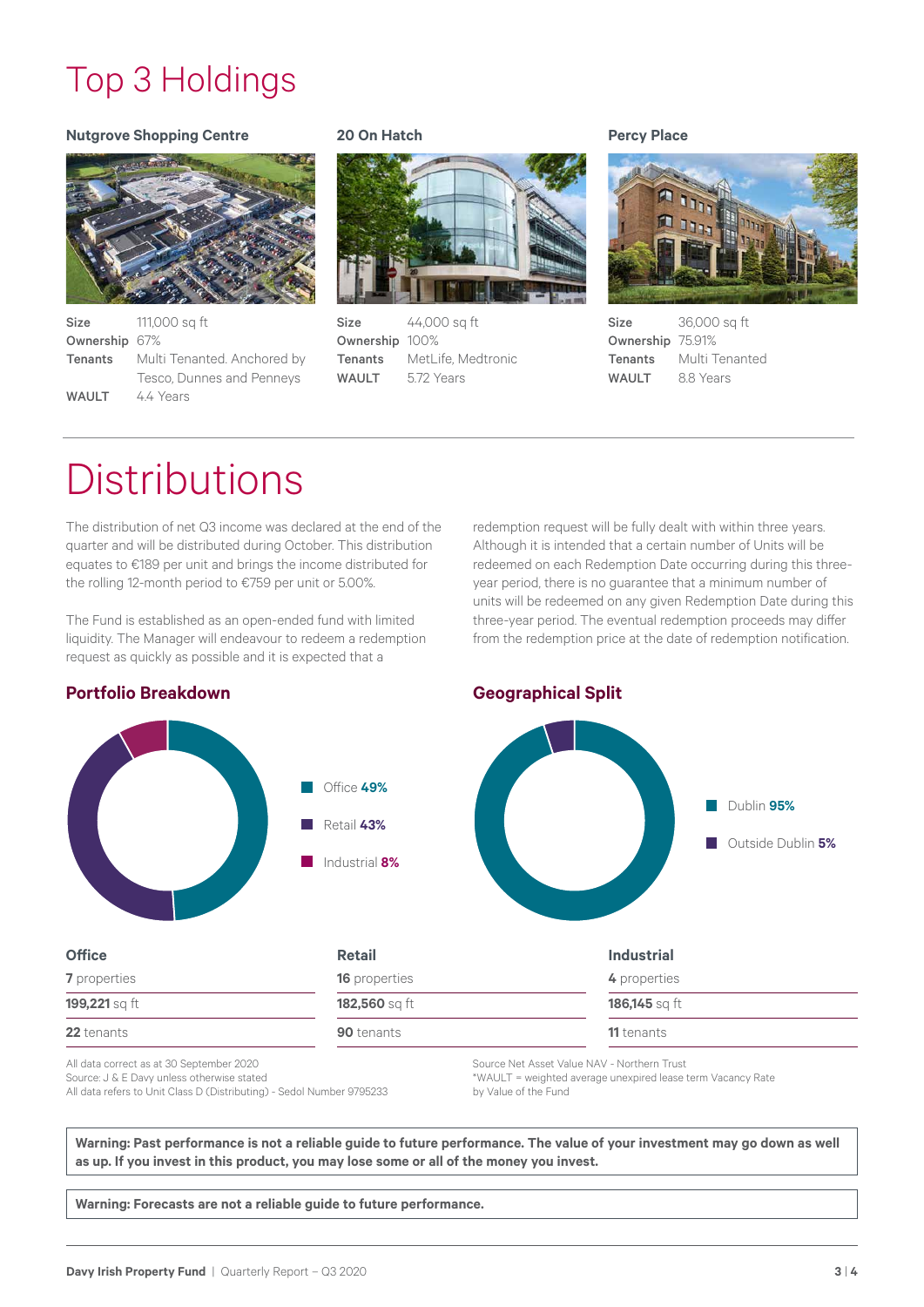## Two-speed economy a concern but Australian example can give hope

'We are where we are' is an expression you've probably heard a few times this year. Beloved of politicians, it denotes a stoic acceptance of facts and fate. But as we approach the end of an extraordinary year, where exactly are we?

From a societal point of view, we are still feeling our way through a fog of uncertainty. At this stage, most of us are anxious and fatigued but keeping going, still doing our best. The timetable has been pushed back but normality will return, and the sooner the better.

From an economic perspective, it is clear that a two-speed economy has emerged in pandemic Ireland. This is not, however, the Dublin v Regional split we saw in the last financial crisis, but rather a sectoral schism that has been opened up by different parts of the economy.

On the one hand, we have the booming multinational sector. In spite of the virus-hit global economy, this part of the Irish economy has continued to operate at full steam, with exports going from strength to strength. More on that shortly.

On the other hand, the part of the economy that services, and is generated by, the local Irish market has been severely impacted by Covid-19. The retail, hotel and restaurant sectors have been hardest hit by a combination of softening consumer confidence and rolling capacity restrictions. There is a lot of pain in those sectors right now.

Our two-speed economy is also manifest in the performance of different elements of the commercial property market, where the office and logistics sectors, predominately driven by multinationals, have reported strong rent collection figures across the market. The performance of retail and hospitality, meanwhile, is more closely aligned to the local economy, which is still trying to right the ship.

In turbulent times, then, we can see how the multinational sector is delivering reassuring growth and revenue on a national scale. Given its size and contribution to the overall Irish economy, it's reasonable to ask if the sector can continue to act as a buffer against harsh economic winds?

To answer that question, let's look down under. In 2008, Australia was sitting pretty. The country had just overseen a decade of economic growth, with budget surpluses eliminating net debt, thanks largely to exports of iron ore, coal and other minerals to China. While the rest of the world was engulfed by the financial crisis, Chinese demand for Australian minerals never wavered; in fact, it encouraged an influx of investment and created jobs, pushed up wages, and further bolstered economic growth.

In this way, Australia's international exports sector protected the country from the extreme fallout of the crisis and provided a strong platform for sustained growth. The 'lucky country' now holds the world record for the longest uninterrupted period of economic growth in history: 104 consecutive quarters of growth.

Ireland has built a similarly successful, highly globalised economic model that attracts high-value Foreign Direct Investment and prioritises goods and services for which there is strong, long-term demand. This model can do for us what it did and continues to do for Australia: provide much-needed protection in the short term while positioning the country for growth over the long term.

This 'protection' can be readily quantified. Through to end of August of this year, the Government banked a total of €6.5 billion (up from €5 billion) in corporation tax revenues, well ahead of budget, most of which was accounted for by a small cluster of big companies. This revenue can help achieve two things.

First, it can provide the Government with the financial muscle and manoeuvrability to deliver funding and support where it is most needed. The scale of the packages announced as part of Budget 2021 and designed to help Irish businesses deal with Covid-19 has already been welcomed by Ibec and other business groups.

Secondly, the surging performance of our multinational sector can help to sustain employment levels. While there will inevitably be some envious glances from sectors that need help, it is frankly in all our interests that jobs in tech, finance, pharma, etc, continue to generate income tax and boost spending.

The dominance of Ireland's multinational sector attracts occasional criticism, but this is a problem that many countries would dearly love to have right now. We spent many years building this sector, creating the conditions for Irish-based multinationals to perform at optimum level, and that is exactly what they are doing – just when we need it most.

**Warning: Past performance is not a reliable guide to future performance. The value of your investment may go down as well as up. The income you get from this investment may go down as well as up.**

**Warning: Forecasts are not a reliable guide to future performance.**